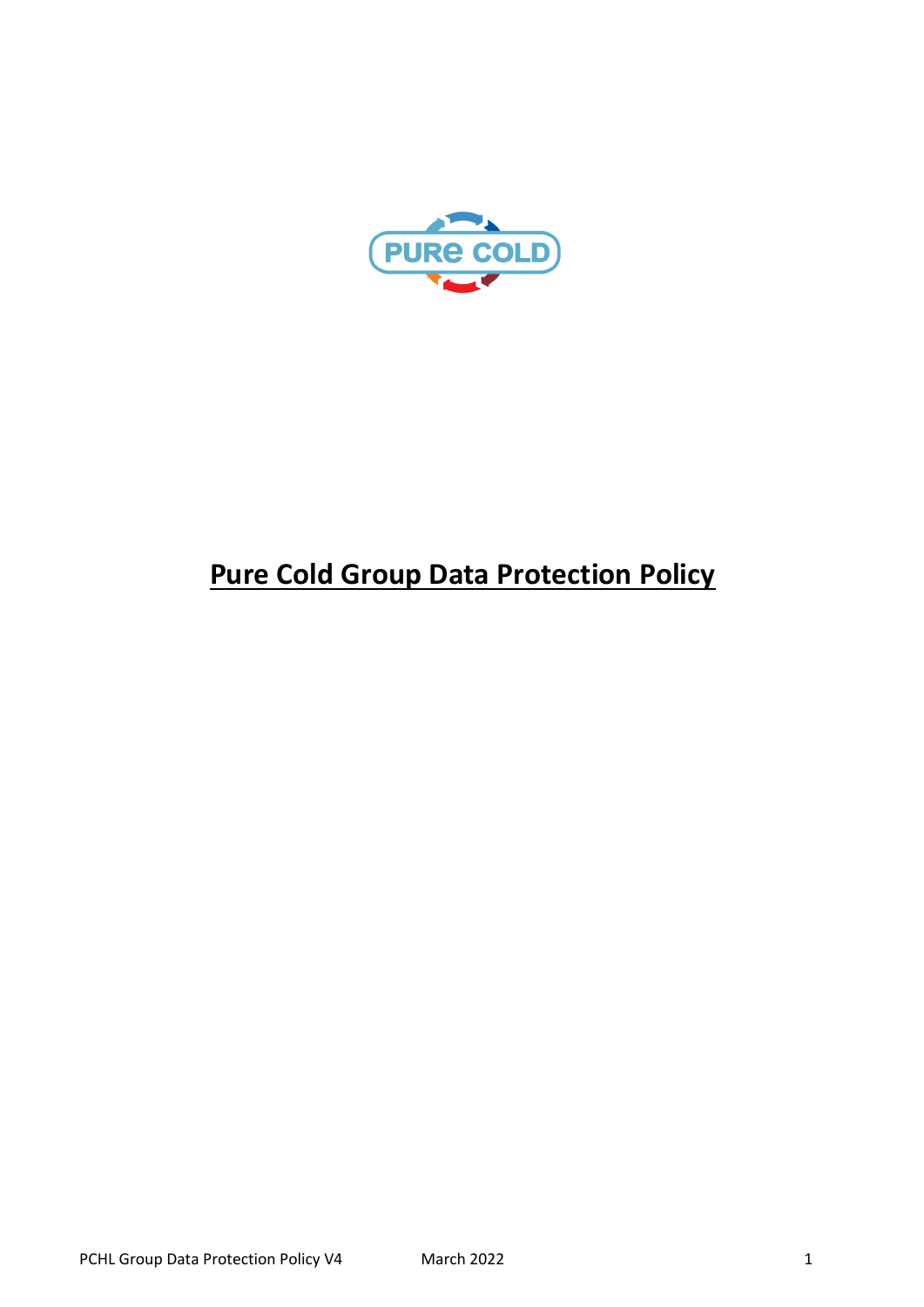## **Data Protection Policy**

## **Introduction**

At Pure Cold Group we collect and process information about individuals (i.e. 'personal data') for business purposes, including employment and HR administration, provision of our services, marketing, and business administration. This includes personal data relating to our staff, customers, suppliers and other third parties.

Compliance with data protection law is essential to ensure that personal data remains safe, our business operations are secure and the rights of individuals are respected. Pure Cold Group is a controller under data protection law, meaning it decides how and why it uses personal data. This Policy explains our procedures for complying with data protection law in relation to personal data. It also sets out your obligations whenever you are processing any personal data in the course of your employment.

If you routinely handle individuals' personal data, you will be given specific instructions regarding data protection procedures in relation to your particular role. These instructions will supplement your obligations as set out in this Policy.

There may also be other policies which will impact on how you deal with personal data and data protection. We expect you to comply with these where relevant.

This Policy does not give contractual rights to any Employees. It may be updated at any time.

#### **Who does this Policy apply to?**

This Policy applies to all Pure Cold Group employees, workers, contractors, agency workers, consultants, interns, volunteers, partners and directors, (together referred to as 'Employees' or 'you').

#### **Who is responsible for data protection at Pure Cold Group?**

The Board of Directors of each company is ultimately responsible for Pure Cold Group's compliance with applicable data protection law, and this Board of Directors is therefore effectively each company's Data Protection Team.

All Employees at Pure Cold Group have some responsibility for ensuring that personal data is kept secure and processed in a lawful manner although certain Employees will have particular responsibilities, of which they will be aware and in respect of which they may receive specific instructions.

If you are in any doubt about how you should handle personal data, or if you have any concerns or questions in relation to the operation (or suspected breaches) of this Policy, you should seek advice from any of the Data Protection Team.

#### **Why is data protection compliance important?**

Data protection law in the UK is regulated and enforced by the Information Commissioner's Office (ICO). Failure to comply with data protection law may expose Pure Cold Group and, in some cases, individual Employees to serious legal liabilities. These can include criminal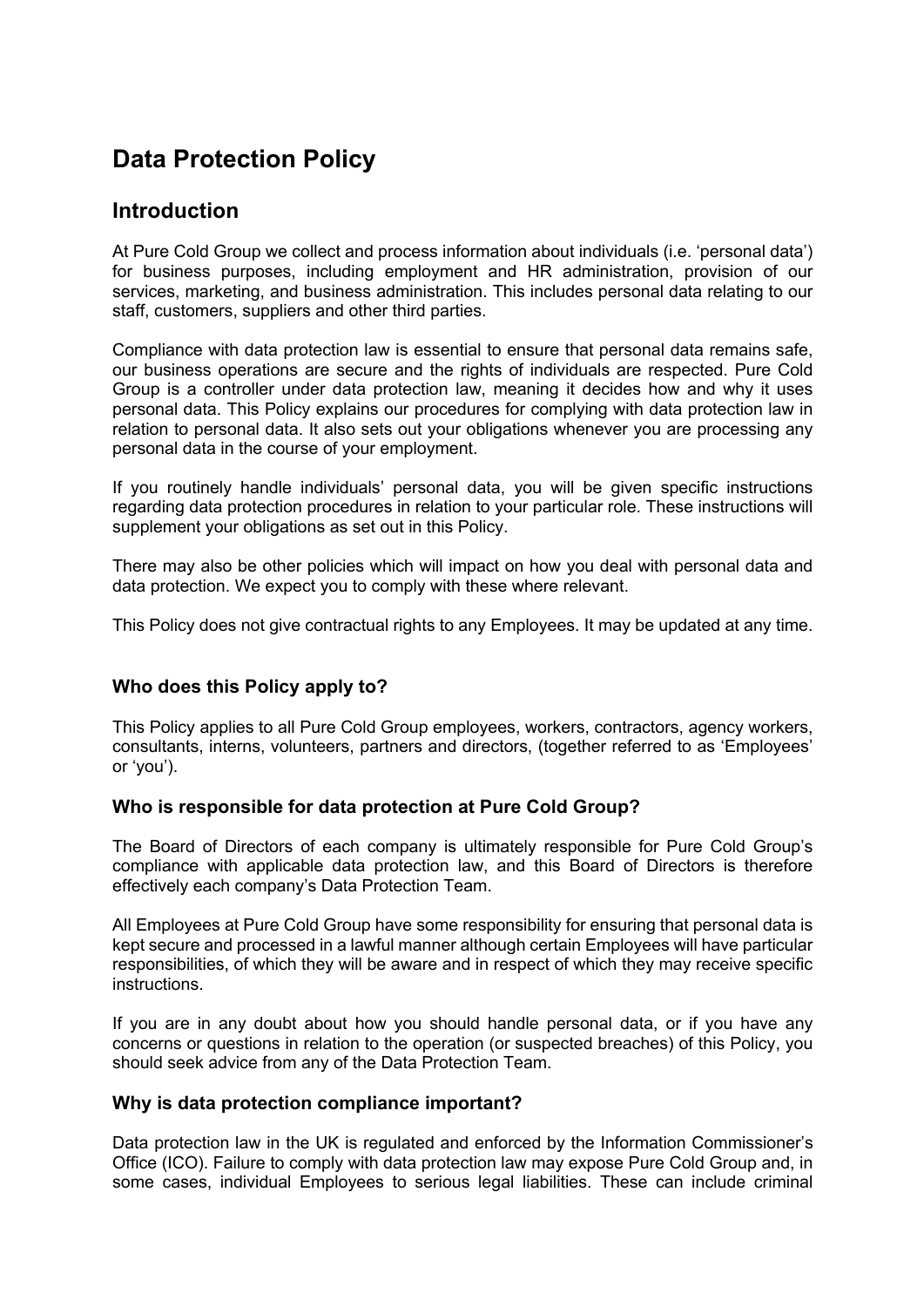offences and fines of up to EUR20 million (approximately £18 million) or 4% of total worldwide annual turnover, whichever is higher. In addition, an individual may seek damages from us in the courts if we breach their rights under data protection law. Breaches of data protection law can also lead to serious damage to our brand and reputation.

In addition to the legal liabilities, failure to comply with your obligations under this Policy could lead to disciplinary action and, in serious cases, it could result in the termination of your employment.

#### **What is personal data?**

Personal data means any information relating to any living individual (also known as a 'data subject') who can be identified (directly or indirectly) in particular by reference to an identifier (e.g. name, NI number, employee number, email address, physical features). Relevant individuals can include your colleagues, consumers, members of the public, business contacts, etc. Personal data can be factual (e.g. contact details or date of birth), an opinion about a person's actions or behaviour, or information that may otherwise impact on that individual. It can be personal or business related.

Personal data may be automated (e.g. electronic records such as computer files or in emails) or in manual records which are part of a filing system or are intended to form part of a filing system (e.g. structured paper files and archives).

#### **What does 'processing' personal data mean?**

'Processing' personal data means any activity that involves the use of personal data (e.g. obtaining, recording or holding the data, amending, retrieving, using, disclosing, sharing, erasing or destroying). It also includes sending or transferring personal data to third parties.

## **Data Protection Obligations**

Pure Cold Group is responsible for and must be able to demonstrate compliance with data protection law. To ensure that Pure Cold Group meets its responsibilities, it is essential that its Employees comply with data protection law and any other Pure Cold Group policies, guidelines or instructions relating to personal data when processing personal data in the course of their employment.

We have set out below the key obligations under data protection law and details of how Pure Cold Group expects Employees to comply with these requirements.

#### **1. Process personal data in a fair, lawful and transparent manner**

#### **Legal grounds for processing**

Data protection law allows us to process personal data only where there are fair and legal grounds which justify using the information.

Examples of legal grounds for processing personal data include the following (at least one of these must be satisfied for each processing activity):

• complying with a legal obligation (e.g. health and safety or tax laws);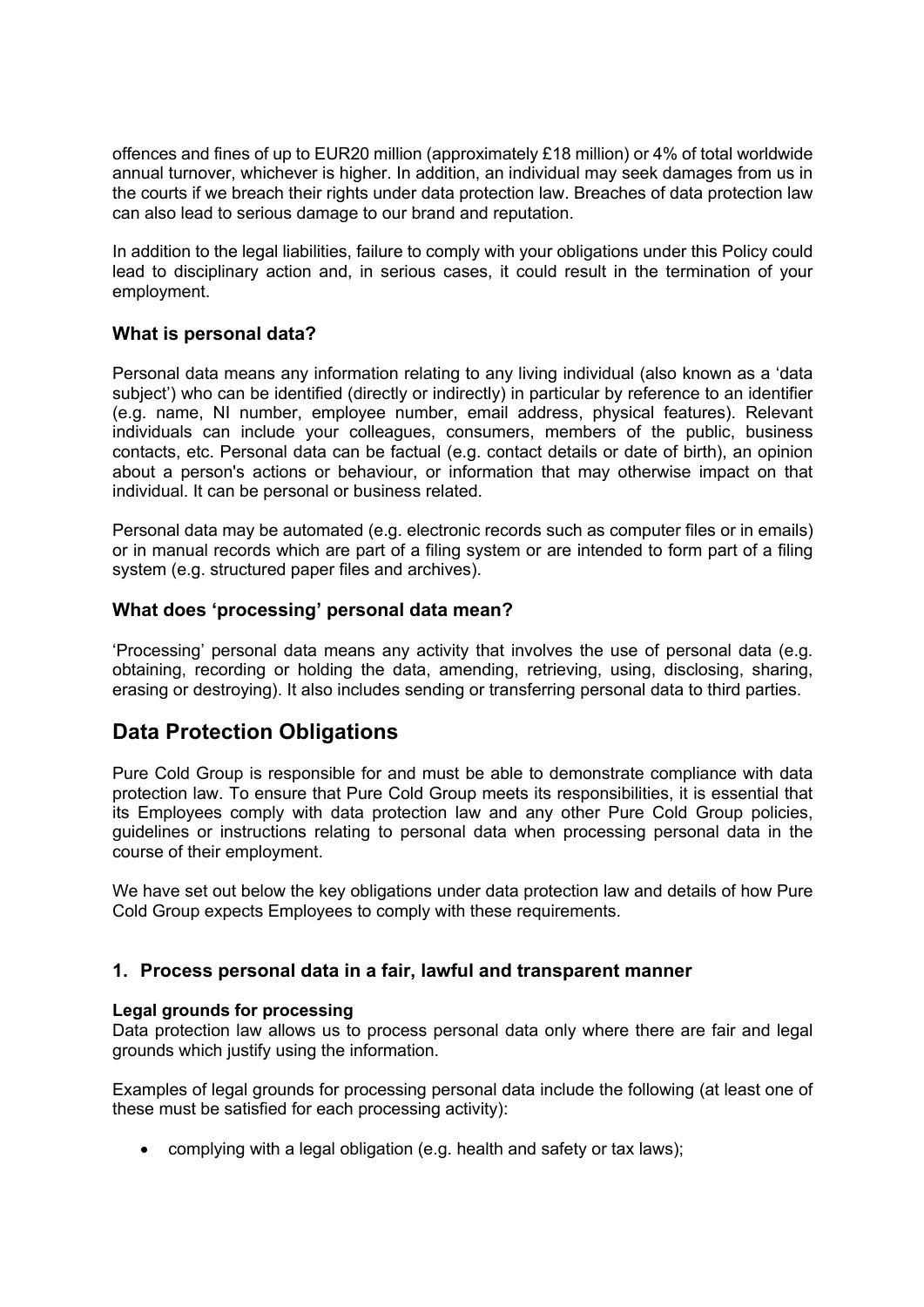- entering into or performing a contract with the individual (e.g. an Employee's terms and conditions of employment, or a contract for services with an individual customer);
- acting in Pure Cold Group or a third party's legitimate interests (e.g. maintaining records of business activities, monitoring business productivity); and
- obtaining the consent of the individual (e.g. for sending direct marketing communications).

Where consent is relied upon, it must be freely given, specific, informed and unambiguous, and Pure Cold Group must effectively demonstrate that consent has been given.

In line with ICO guidance regarding the employer/Employee relationship, Pure Cold Group does **not** use consent as a legal ground for processing Employee data unless the data processing activities concerned are genuinely optional.

In most cases, consent is also not required for other standard business activities involving use of customer or supplier data, but it may be needed for activities which are not required to manage the main business relationship, such as direct marketing activities.

#### **Transparency**

Data protection law also requires us to process personal data in a transparent manner by providing individuals with appropriate, clear and concise information about how we process their personal data.

We usually provide individuals with basic information about how we use their data on forms which collect data (such as application forms or website forms), and in longer privacy notices setting out details including: the types of personal data that we hold about them, how we use it, our legal grounds for processing the information, who we might share it with and how long we keep it for. For example, we provide information about our processing of Employees' personal data in the Pure Cold Group Employee Privacy Notice.

We supplement these notices, where appropriate, with reminders or additional information at the time particular processing activities take place or become relevant for an individual (for example when they sign up for a new service or event).

#### *What you need to do:*

By processing personal data only in accordance with your lawful job duties and Pure Cold Group instructions, ordinarily, you will be processing personal data fairly and lawfully.

The standard privacy notices and statements that we issue, for example, to Employees, customers and the public, should normally be sufficient to ensure that individuals have appropriate information about how you are handling their personal data in the course of your employment. However, you should consider whether reminders or additional information may be appropriate at the time particular processing activities take place. This is particularly important if you think that individuals may need further assistance to understand clearly how their data will be used as part of such activities.

Any new forms which collect personal data and any proposed consent wording must be approved in advance by the Data Protection Team.

If you have any concerns about the legal grounds for processing personal data or if you are unsure whether individuals have been provided with appropriate information (in particular in relation to any new processing activities), please check with the Data Protection Team.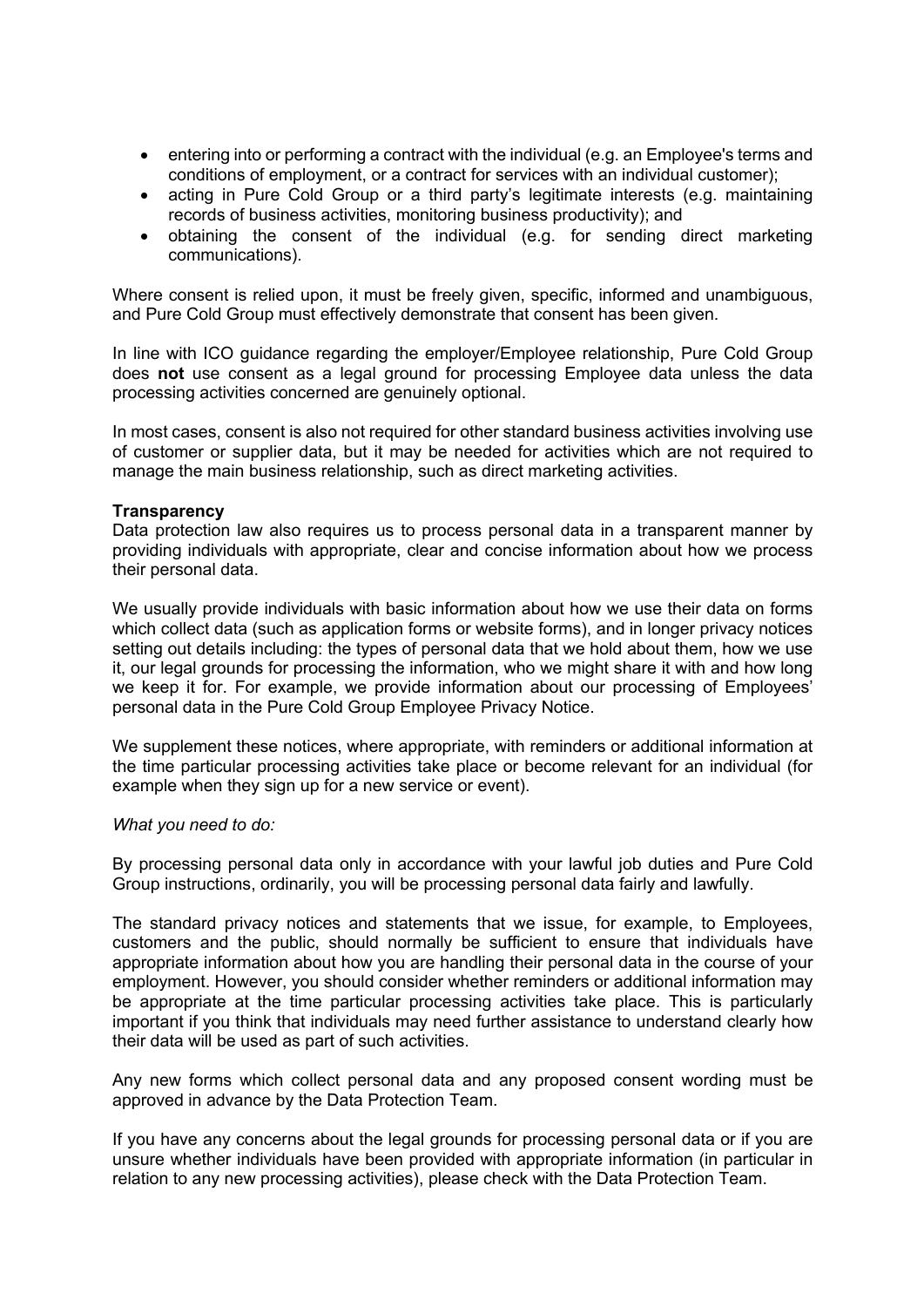#### **2. Take extra care when handling sensitive or special categories of personal data**

Some categories of personal data are 'special' because they are particularly sensitive. These include information that reveals details of an individual's:

- racial or ethnic origin:
- political opinions;
- religious or philosophical beliefs;
- trade union membership:
- physical or mental health;
- sexual life or sexual orientation;
- biometric or genetic data (if used to identify that individual); and
- criminal offences or convictions.

Where special category personal data is concerned, data protection law requires us to have (as well as one of the legal grounds described in section 1), an additional legal ground to justify using this sensitive information. The appropriate legal ground will depend on the circumstances.

Additional legal grounds for processing special category data include the following. Those marked with an asterisk (\*) would be particularly relevant to processing Employees' special category personal data:

- complying with a legal obligation/exercising a legal right in the field of employment<sup>\*</sup>;
- assessing working capacity (based on expert medical opinion, and subject to obligations of confidentiality)\*;
- carrying out equalities monitoring in relation to racial or ethnic origin, religious beliefs, health or sexual orientation\*;
- exercising, establishing or defending legal claims\*;
- preventing or detecting unlawful acts; or
- explicit consent of the individual. (As well as the requirements for consent outlined in section 1 above, this requires an express statement from the individual that their special category of data may be used for the intended purposes.)

#### *What you need to do:*

If you are handling special category personal data in the course of your employment, you need to take extra care regarding compliance with data protection law. In particular, try to ensure that:

- any processing activities are strictly in accordance with your lawful job duties and Pure Cold Group instructions;
- there are appropriate legal grounds for processing the data (both basic grounds under section 1 and additional grounds under this section 2) which have been assessed for your specific activities;
- individuals have received adequate information regarding how their data is being handled. In some cases an existing privacy notice may need to be supplemented with more specific information regarding special category data (e.g. when Pure Cold Group is managing sickness absence and/or making adjustments to job duties for Employees with disabilities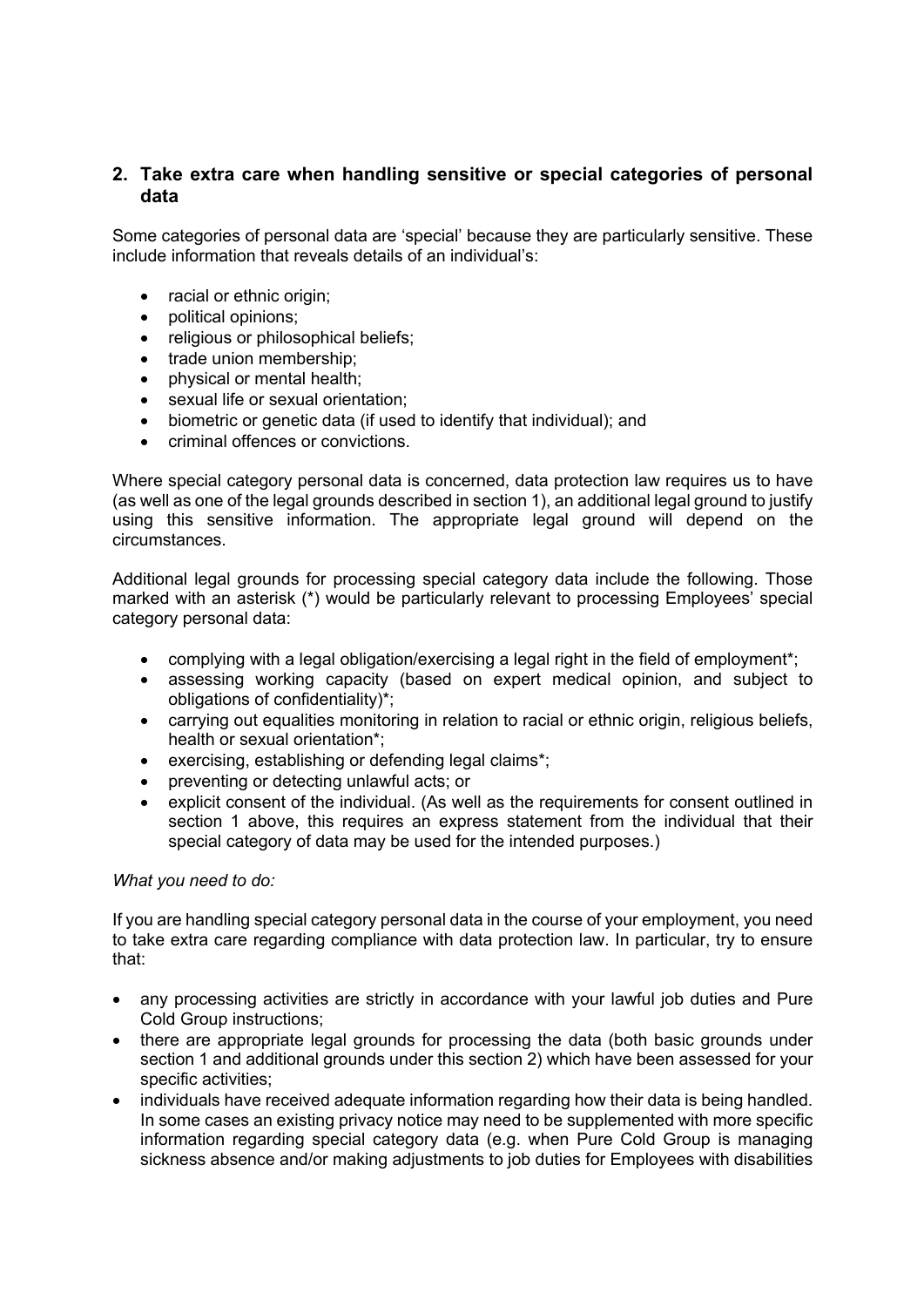or serious illness, we may provide additional ad hoc privacy notices to supplement the Employee Privacy Notice);

- you apply additional security and confidentiality measures, taking into account that the impact on individuals of loss or misuse of their special category data may be greater than with other types of data. See also section 7 below; and
- if you are relying on consent as a legal ground for processing, you obtain advance approval of any consent wording from the Data Protection Team.

If you are routinely handling special category data as part of the requirements of your role and job duties, Pure Cold Group will ordinarily have put in place procedures which ensure that your processing activities satisfy the requirements above.

However, if alternative circumstances apply (e.g. you are involved in a new project or updating an existing system which involves new types of processing of special category data), please contact the Data Protection Team to ensure that the correct compliance procedures are followed.

Similarly, if you have any concerns over the legal grounds that apply when you are processing special category data or the appropriate information to be provided to individuals, please get in touch with the Data Protection Team.

#### **3. Only process personal data for specified, explicit and legitimate purposes**

Pure Cold Group will only process personal data in accordance with our legitimate purposes to carry out our business operations and to administer employment and other business relationships.

#### *What you need to do:*

You must only use the personal data that you process in the course of your duties for Pure Cold Group legitimate and authorised purposes. You must not process personal data for any purposes which are unrelated to your job duties.

Processing personal data for any incompatible or unauthorised purposes could result in a breach of data protection law (e.g. using the company contacts database to find out a colleague's home address for private, non-work related purposes). This may have potentially damaging consequences for all parties concerned, including disciplinary action.

If you find that you need to process personal data for a different purpose from that for which it was originally collected, you must check whether the individuals have been informed and, if not, consider whether the additional purpose is legitimate (in the context of Pure Cold Group's business activities) and compatible with the original purpose.

If you are unsure about whether the purposes for processing are legitimate, you should contact the Data Protection Team before going ahead with processing the data for the additional purpose.

#### **4. Make sure that personal data is adequate, relevant and limited to what is necessary for your legitimate purposes**

Data protection law requires us to ensure that, when we process personal data, it is adequate, relevant to our purposes and limited to what is necessary for those purposes (also known as 'data minimisation'). In other words, we ask for the information we need for our legitimate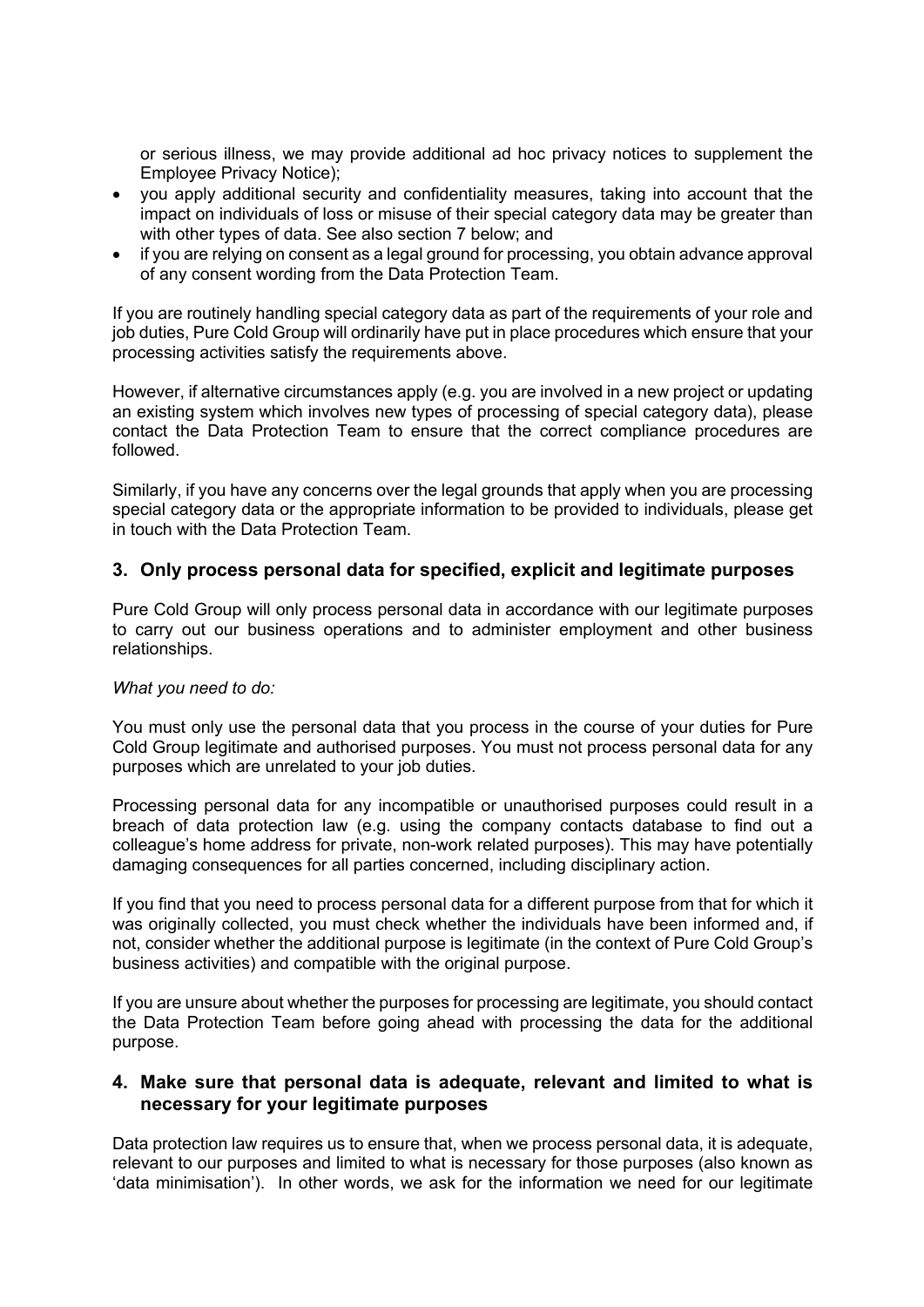business purposes, but we won't ask for more information than we need in order to carry out our business operations.

#### *What you need to do:*

You should try to ensure that you only acquire and process the personal data that you actually need for Pure Cold Group 's legitimate and authorised purposes within the scope of your role.

You must ensure that you have sufficient personal data needed to be able to use it fairly and to take into account all relevant details.

If you are creating forms that collect personal data, you should be able to justify why each specific category of data is being requested.

You must also comply with Pure Cold Group's instructions about data retention and storage, ensuring that personal data is only kept for as long as it is needed for any intended purpose.

#### **5. Keep personal data accurate and (where necessary) up-to-date**

Pure Cold Group must take steps to ensure that personal data is accurate and (where necessary) kept up-to-date. For example, we request that Employees provide us with any change in contact details or personal information via email. We also take care that decisions impacting individuals are based on accurate and up-to-date information.

#### *What you need to do:*

When you process individuals' personal data in the course of your employment, you must make reasonable efforts to be accurate and, where necessary, keep the relevant information updated.

When collecting any personal data, try to confirm its accuracy at the outset. If you subsequently discover any inaccuracies in the personal data that you are handling, these need to be corrected or deleted without delay.

Personal data should be held in as few places as possible to avoid the risk that duplicate copies are not updated and become out of sync. You should not create additional copies of personal data, but should work from and update a single central copy where possible (in accordance with standard Pure Cold Group procedures on retention and storage of records).

#### **6. Keep personal data for no longer than is necessary for the identified purposes**

Records containing personal data should only be kept for as long as they are needed for the identified purposes. Pure Cold Group has in place data retention, storage and deletion policies and internal processes/guidelines regarding various types of company records and information that contain personal data.

We take appropriate steps to retain personal data only for so long as is necessary, taking into account the following criteria:

- the amount, nature, and sensitivity of the personal data;
- the risk of harm from unauthorised use or disclosure;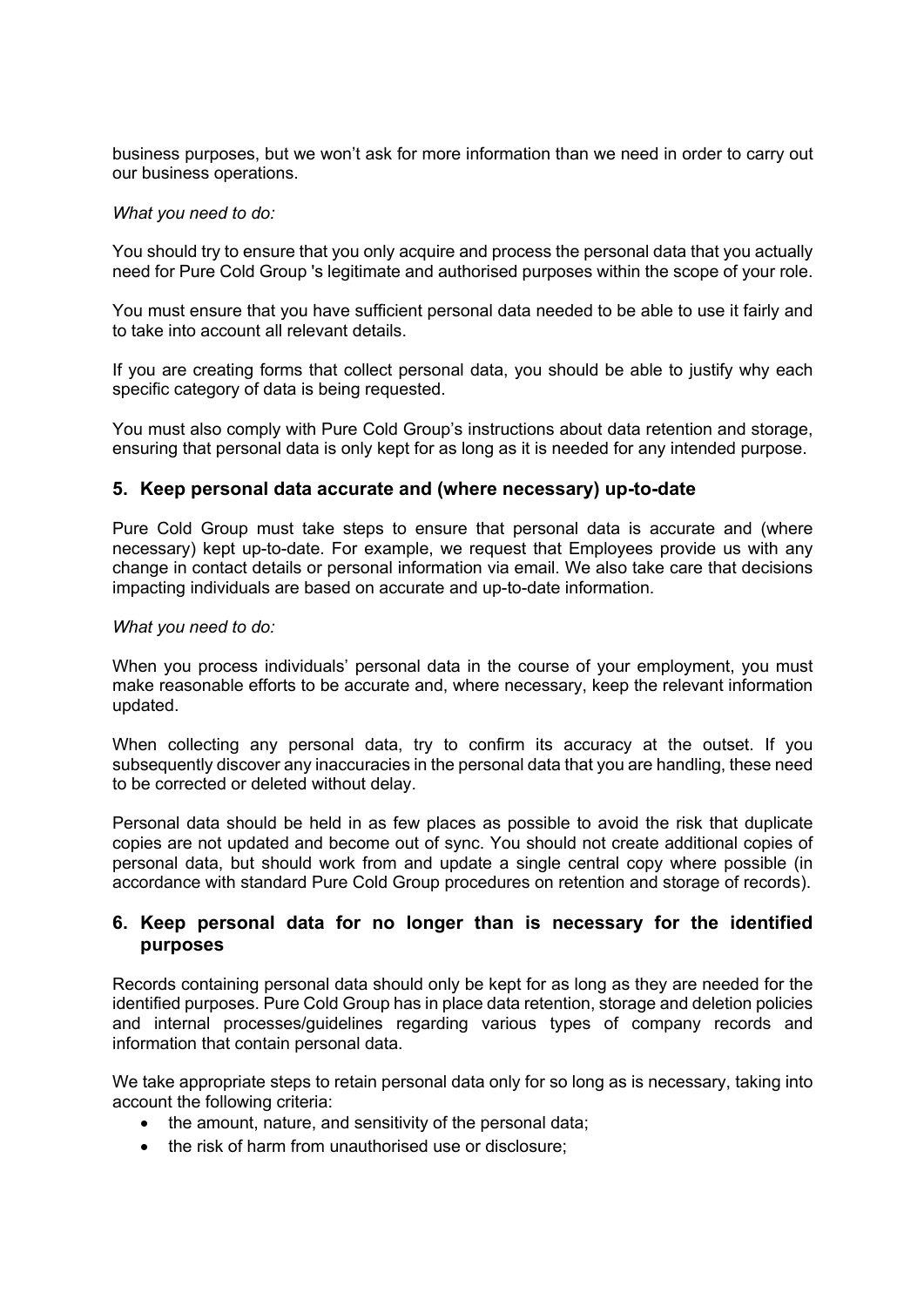- the purposes for which we process the personal data and how long we need the particular data to achieve these purposes;
- how long the personal data is likely to remain accurate and up-to-date;
- for how long the personal data might be relevant to possible future legal claims; and
- any applicable legal, accounting, reporting or regulatory requirements that specify how long certain records must be kept.

#### *What you need to do:*

Please familiarise yourself with our retention policies, processes, guidelines and instructions that are relevant to your job. Ensure that, where it falls within your responsibility, you destroy or erase all information that you no longer require in accordance with these.

If you are not sure what retention guidelines/instructions apply to you in your role, or you are unsure of how to apply them to a particular type or item of personal data, please contact the Data Protection Team.

#### **7. Take appropriate steps to keep personal data secure**

Keeping personal data safe and complying with Pure Cold Group's security procedures to protect the confidentiality, integrity, availability and resilience of personal data is a key responsibility for Pure Cold Group and its workforce.

Pure Cold Group has an Email/Internet policy that is detailed in the Pure Cold Employee Handbook.

In addition the following rules should be followed by employees to secure personal data storage:

- When personal data is stored on printed paper it should be kept in a secure place where it cannot be accessed by unauthorised personnel – this should be e.g. in locked cabinets or rooms subject to access controls or passwords
- Printed personal data should be shredded when it is no longer needed
- Personal data stored on a computer should be protected by string passwords that are changed regularly
- Data stored on CDs or memory sticks must be locked away securely when not being used
- Data should be regularly backed up in line with Company backup procedures
- Data should never be saved directly to mobile devices such as laptops, tablets or smartphones
- Servers or computers containing sensitive data must be approved and protected by security software and a strong firewall

#### *What you need to do:*

To assist Pure Cold Group in maintaining data security and protecting the confidentiality and integrity of the personal data you handle in course of your employment, we require you to comply with this Policy, and with the Email/Internet policy that is detailed in the Pure Cold Employee Handbook and also with any Pure Cold Group instructions regarding the processing and security of personal data. In particular, we require you to: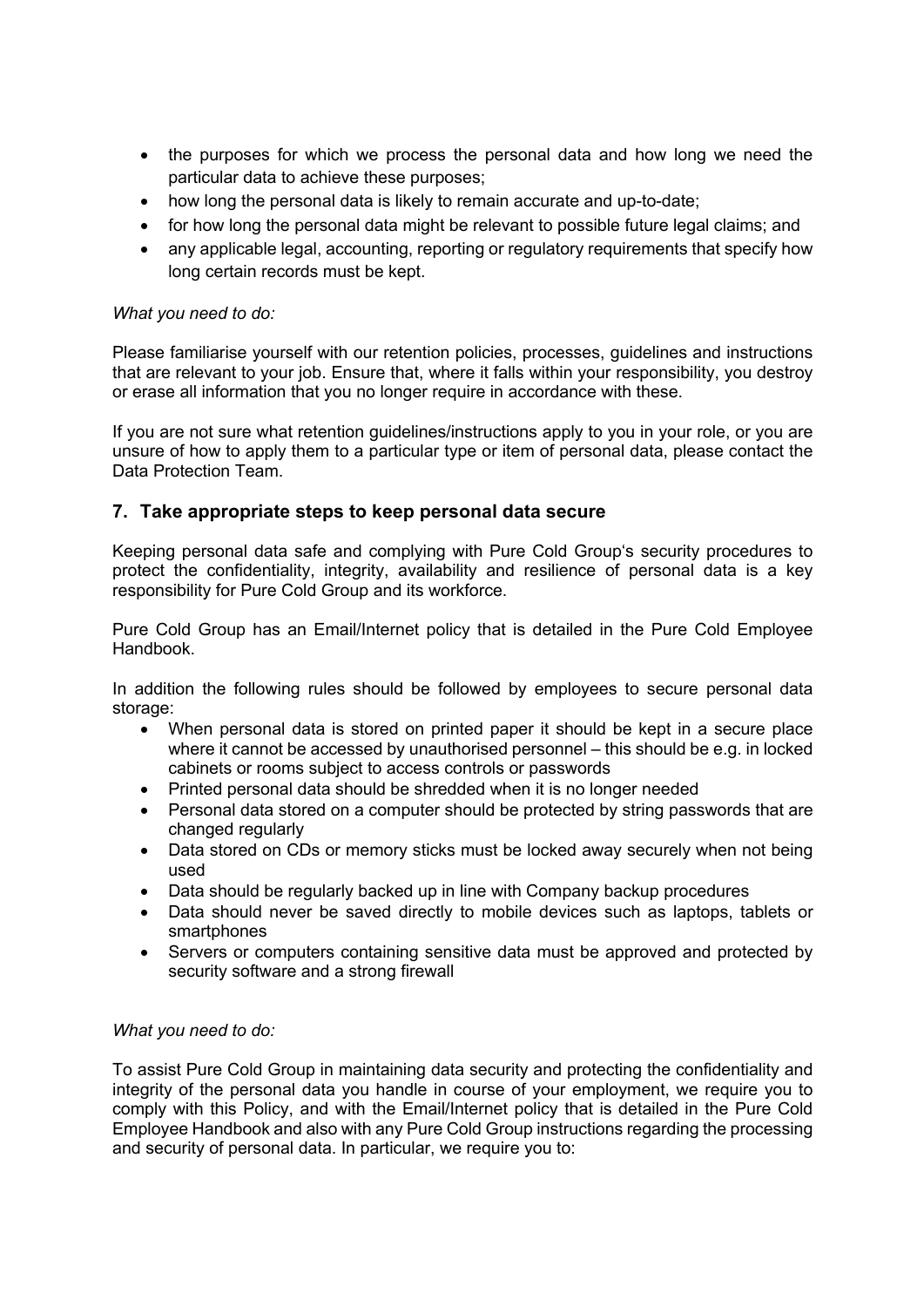- *save, store and communicate personal data only within or using authorised* Pure Cold Group *information and communications systems.*
- *Restrict storage of personal data on personal devices or using personal communications facilities (or BYOD controls)*
- *use password-protected and encrypted software for the transmission and receipt of emails*
- *lock files in a secure cabinet*
- *never leave your laptop, other device or any hard copies of documents containing personal data in a public place*
- *take care when observing personal data in hard copy or on-screen that such information is not viewed by anyone who does not have the right to that information, especially if you are viewing the personal data in a public place*
- *when storing data on portable devices such as laptops, smartphones, or USB drives, ensure that the device is encrypted and password protected*
- *ensure that information containing personal data is disposed of securely and permanently, using confidential waste disposal or shredding where necessary*
- *alert the Data Protection Team to any personal data breaches immediately (see below for further details about personal data breaches)*
- *ensure that any sharing or disclosure of personal data is permitted on appropriate legal grounds and, where necessary, safeguards are in place (see below for further details of safeguards regarding overseas transfers or if sharing personal data with third party service providers)*]

#### **8. Take extra care when sharing or disclosing personal data**

The sharing or disclosure of personal data is a type of processing, and therefore all the principles described in this Policy need to be applied.

#### **Internal data sharing**

Pure Cold Group ensures that personal data is only shared internally on a 'need to know' basis.

#### **External data sharing**

We will only share personal data with other third parties (including group entities) where we have a legitimate purpose, and an appropriate legal ground under data protection law which permits us to do so. Commonly, this could include situations where we are legally obliged to provide the information (e.g. to HMRC for tax purposes) or where necessary to perform our contractual duties to individuals (e.g. provision of information to our occupational pension providers).

We may appoint third party service providers (known as processors) who will handle information on our behalf, for example to provide payroll, data storage or other technology services.

Pure Cold Group remains responsible for ensuring that its processors comply with data protection law and this Policy in their handling of personal data. We must assess and apply data protection and information security measures prior to and during the appointment of a processor. The extent of these measures will vary depending on the nature of the activities, but will include appropriate risk assessments and reviews, and contractual obligations.

Details of the recipients or categories of recipients of personal data (including processors and other third parties) should be set out in privacy notices as described in section 1 above.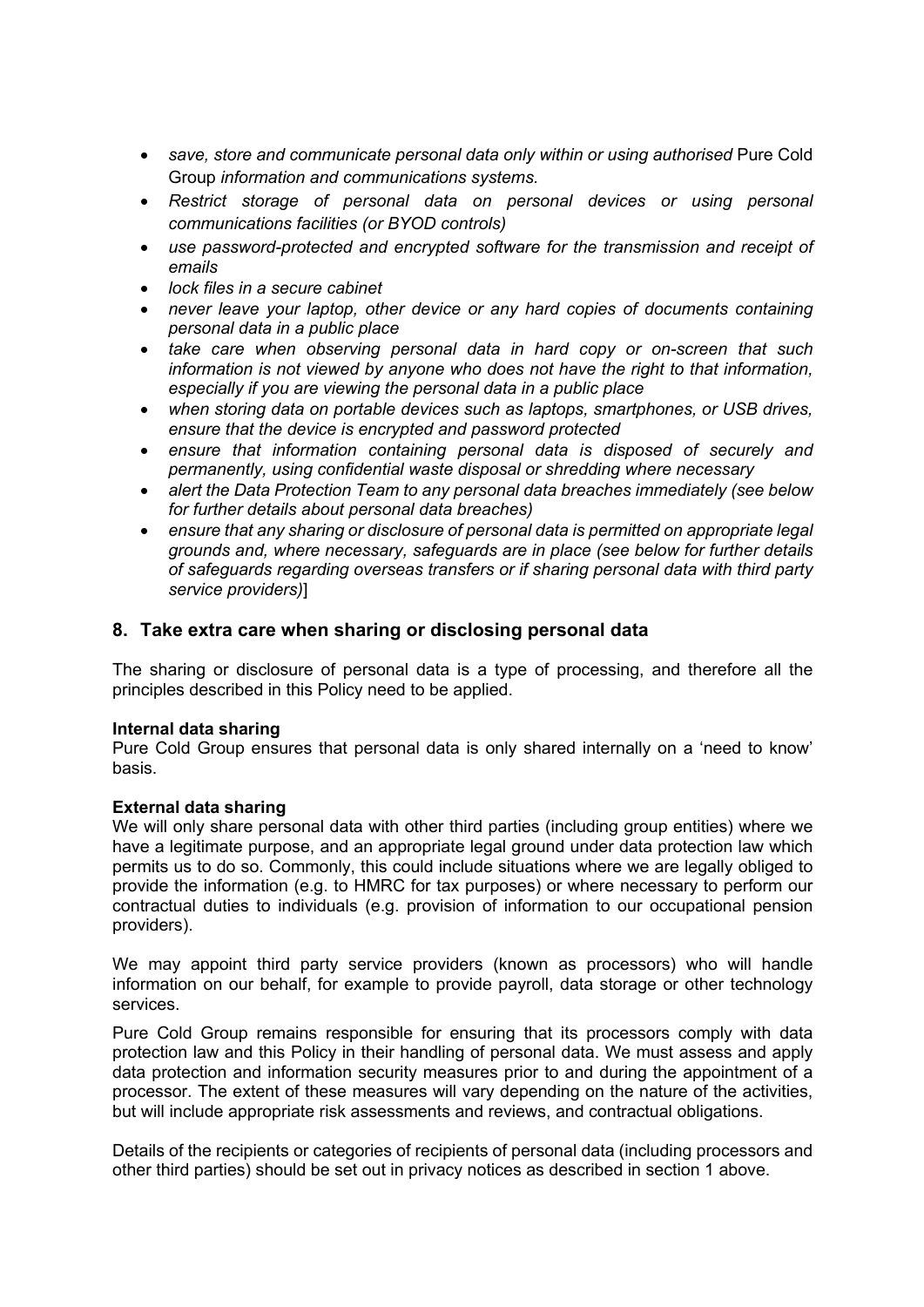#### *What you need to do:*

You may only share or disclose the personal data we hold internally with an Employee, agent or representative of Pure Cold Group if the recipient has a job-related need to know the information.

You may only disclose the personal data we hold to service providers or other third parties (including group entities) where:

- there is a legitimate purpose and an appropriate legal ground for doing so (e.g. it is necessary for them to process the personal data in order to provide a service to us such as payroll, or if we are legally obliged to do so);
- the individuals whose personal data is being shared have been properly informed (e.g. in an appropriate privacy notice);
- if the disclosure is to a service provider, Pure Cold Group has checked that adequate security and data protection measures are in place to protect the personal data concerned;
- the service provider or third party has signed up to a written contract that contains the provisions required by data protection law (unless the Data Protection Team has determined that this is not required in context); and
- the transfer complies with any overseas transfer restrictions, if applicable.

Routine disclosures of personal data to established recipients (e.g. payroll providers or group entities) which form a normal and regular part of your role and job duties will ordinarily satisfy the above requirements. You should always ensure you comply with any particular Pure Cold Group instructions you are given. However, if you are in any doubt as to whether you can share personal data with anyone else, first contact the Data Protection Team.

#### **9. Do not transfer personal data to another country unless there are appropriate safeguards in place**

An overseas transfer of personal data takes place when the data is transmitted or sent to, viewed, accessed or otherwise processed in, a different country. European Union data protection law restricts, in particular, personal data transfers to countries outside of the European Economic Area (EEA – this is the European Union plus Norway, Liechtenstein and Iceland), to ensure that the level of data protection afforded to individuals is not compromised (as the laws of such countries may not provide the same level of protection for personal data as within the EEA).

To ensure that data protection is not compromised when personal data is transferred to another country, Pure Cold Group assesses the risks of any transfer of personal data outside of the UK (taking into account the principles in this Policy, as well as the restrictions on transfers outside the EEA) and puts in place additional appropriate safeguards where required.

#### *What you need to do:*

If you are required to transfer individuals' personal data outside of the UK or EEA in the course of your employment, adequate safeguards will need to be in place. Where these overseas transfers are a normal part of your role and job duties, Pure Cold Group's current safeguards are likely to provide the required levels of data protection.

However, if you are transferring personal data overseas in alternative circumstances (e.g. for new types of processing activities which haven't previously formed part of your job scope and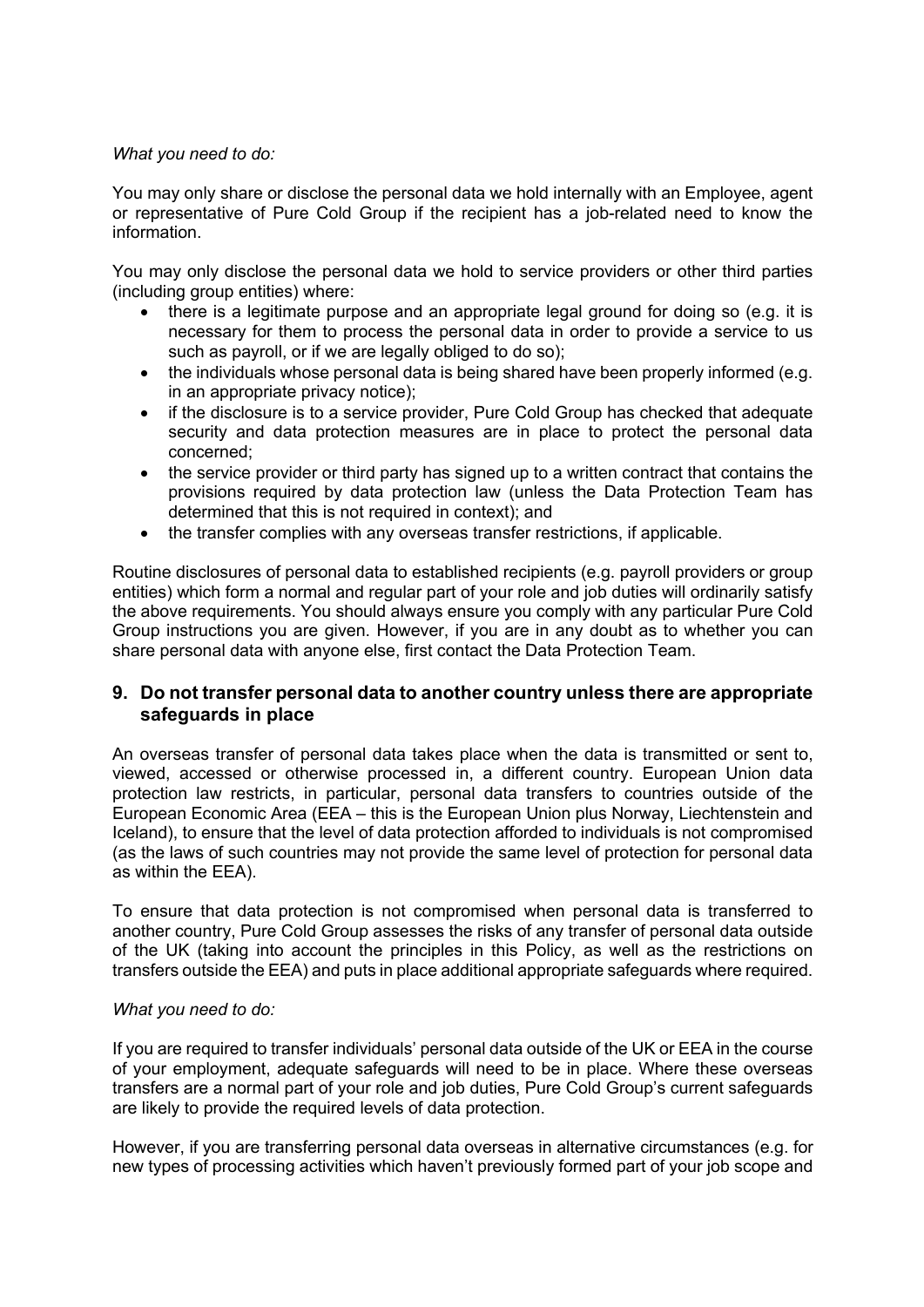activities, or to countries with which you haven't previously dealt) you should contact the Data Protection Team for further guidance before going ahead with the transfer.

#### **10.Report any data protection breaches without delay**

Pure Cold Group takes any data protection breaches very seriously. These can include lost or mislaid equipment or data, use of inaccurate or excessive data, failure to address an individual's rights, accidental sending of data to the wrong person, unauthorised access to, use of or disclosure of data, deliberate attacks on Pure Cold Group 's systems or theft of records, and any equivalent breaches by Pure Cold Group 's service providers.

Where there has been a breach of security leading to the accidental or unlawful destruction, loss, alteration, unauthorised disclosure of or access to individuals' personal data, Pure Cold Group will take immediate steps to identify, assess and address it, including containing the risks, remedying the breach, and notifying appropriate parties (see below).

If Pure Cold Group discovers that there has been a personal data security breach that poses a risk to the rights and freedoms of individuals, we will report it to the ICO within 72 hours of discovery.

We also keep an internal record of all personal data breaches regardless of their effect and whether or not we report them to the ICO.

If a personal data breach is likely to result in a high risk to the rights and freedoms of individuals, we will tell affected individuals that there has been a breach and provide them with information about its likely consequences and the mitigation measures we have taken.

#### *What you need to do:*

If you become aware of any breach (or suspected breach) of this Policy (including, in particular any security breach), you must report it to the Data Protection Team immediately via email and take any other required steps in accordance with our Breach Management Procedure to ensure that the breach is effectively assessed and addressed, and that we comply with Pure Cold Group's data breach reporting obligations.

#### **11.Do not use profiling or automated decision-making unless you are authorised to do so**

Profiling, or automated decision-making, occurs where an individual's personal data is processed and evaluated by automated means resulting in an important decision being taken in relation to that individual. This poses particular risks for individuals where a decision is based solely on that profiling or other automated processing.

One example of solely automated decision-making would be using an online psychometric test to automatically reject job applicants who do not meet a minimum pass mark (without any human oversight such as a review of the test results by a recruiting manager).

Data protection law prohibits decision-making based solely on profiling or other automated processing, except in very limited circumstances. In addition, where profiling or other automated decision-making *is* permitted, safeguards must be put in place and we must give individuals the opportunity to express their point of view and challenge the decision. We do not generally conduct profiling or other automated decision-making in respect of Employees' personal data.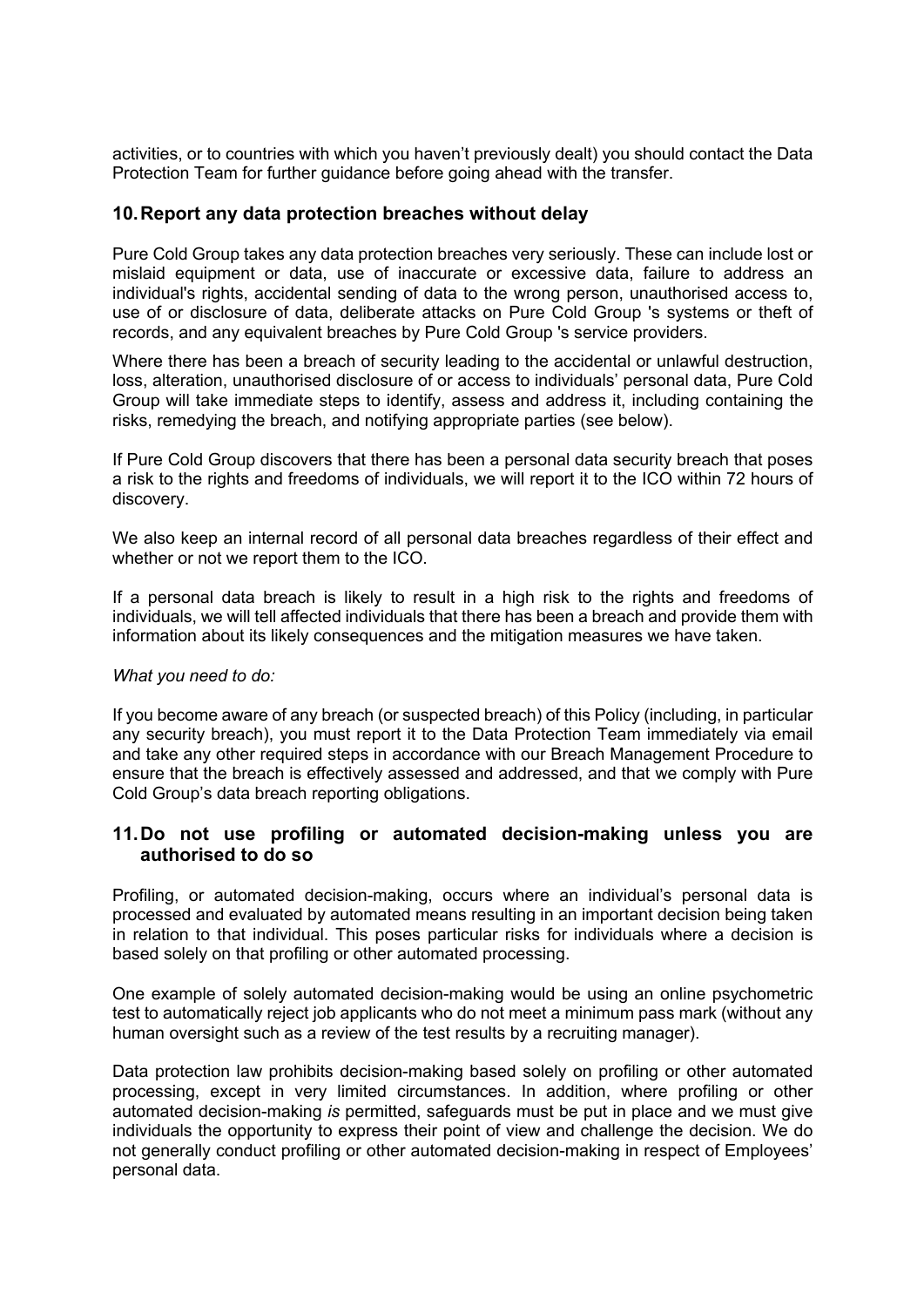#### *What you need to do:*

If you conduct profiling or other automated decision-making in the course of your role, you must familiarise yourself with and implement any applicable safeguards.

If you are proposing to undertake any new automated decision-making or profiling activities in the course of your employment, please contact the Data Protection Team, who will advise you whether it is permitted and about the safeguards you need to put in place.

#### **12.Integrate data protection into operations**

Data protection law requires Pure Cold Group to build data protection considerations and security measures into all of our operations that involve the processing of personal data, particularly at the start of a new project or activity which may impact on the privacy of individuals. This involves taking into account various factors including:

- the risks (and their likelihood and severity) posed by the processing for the rights and freedoms of individuals;
- technological capabilities;
- the cost of implementation: and
- the nature, scope, context and purposes of the processing of personal data.

We also seek to assess data protection risks regularly throughout the lifecycle of any project or activity which involves the use of personal data.

#### *What you need to do:*

If you are involved in the design or implementation of a new project or activity that involves processing personal data, you must give due consideration to all the principles of data protection set out in this policy.

You should assist Data Protection Team with regular reviews of projects or activities to ensure data protection risks continue to be addressed.

A useful tool for assessing data protection and privacy considerations is a Data Protection Impact Assessment or 'DPIA'. A DPIA will consider the necessity and proportionality of a processing operation, and assess the risks to individuals and the measures that can be put in place to mitigate those risks. A DPIA must be carried out if a data processing operation is likely to give rise to a high risk to individual rights and freedoms.

If you are involved in the design or implementation of a new project that involves processing personal data, you must check whether it is necessary to conduct a DPIA or similar risk or compliance assessment by contacting the Data Protection Team. They will also be able to advise you on how we expect you to conduct, or otherwise contribute to, a DPIA or similar risk assessment.

### **Individual Rights and Requests**

Under data protection law, individuals have certain rights when it comes to how we handle their personal data. For example, an individual has the following rights: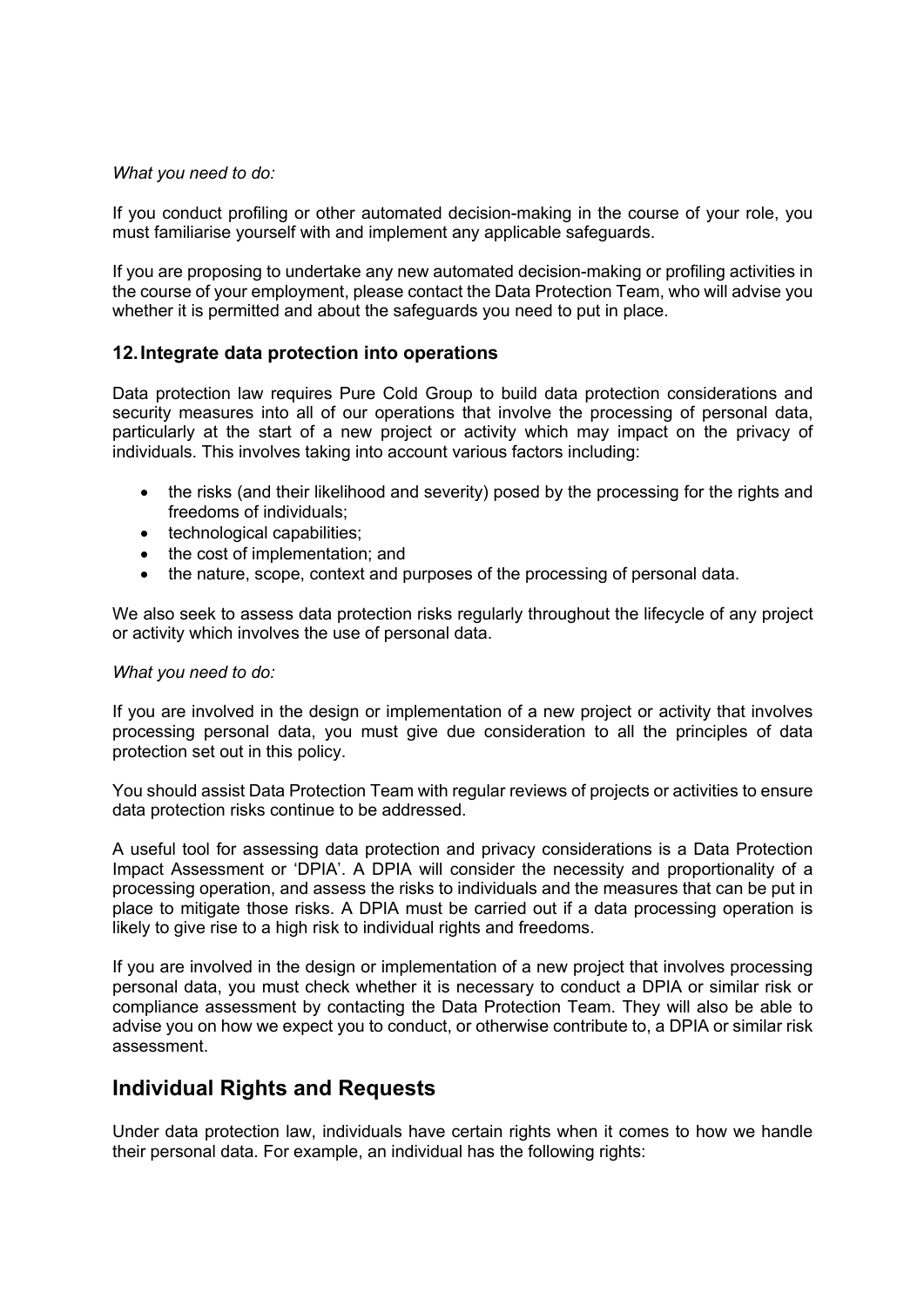- **The right to make a 'subject access request'.** This entitles an individual to receive a copy of the personal data we hold about them, together with information about how and why we process it and other rights which they have (as outlined below). This enables them, for example, to check we are lawfully processing their data and to correct any inaccuracies.
- **The right to request that we correct incomplete or inaccurate** personal data that we hold about them.
- **The right to withdraw any consent** which they have given.
- **The right to request that we delete or remove** personal data that we hold about them where there is no good reason for us continuing to process it. Individuals also have the right to ask us to delete or remove their personal data where they have exercised their right to object to processing (see below).
- **The right to object to our processing** of their personal data for direct marketing purposes, or where we are relying on our legitimate interest (or those of a third party), where we cannot show a compelling reason to continue the processing.
- **The right to request that we restrict our processing** of their personal data. This enables individuals to ask us to suspend the processing of personal data about them, for example if they want us to establish its accuracy or the reason for processing it.
- **The right to request that we transfer** to them or another party, in a structured format, their personal data which they have provided to us (also known as the right to 'data portability'). The applicability of this right depends on the legal grounds on which we process it.
- **The right to challenge a decision** based solely on profiling/automated processing, to obtain human intervention, and to express their point of view.

We are required to comply with these rights without undue delay and, in respect of certain rights, within a one month timeframe.

Individuals also have rights to complain to the ICO about, and to take action in court to enforce their rights and seek compensation for damage suffered from, any breaches.

#### *What you need to do:*

If you receive a request from an individual seeking to exercise a right in relation to their personal data, or making an enquiry or complaint about our use of their personal data, you must forward the request, enquiry or complaint to the Data Protection Team immediately so that it can be dealt with appropriately and within the applicable time limit in accordance with Pure Cold Group's individual personal data rights procedures. Your assistance may be needed to address and respond to the request, enquiry or complaint.

## **Record Keeping**

In order to comply, and demonstrate our compliance, with data protection law, Pure Cold Group keeps various records of our data processing activities. These include a Record of Processing which must contain, as a minimum: the purposes of processing; categories of data subjects and personal data; categories of recipients of disclosures of data; information about international data transfers; envisaged retention periods; general descriptions of security measures applied; and certain additional details for special category data.

*What you need to do:*